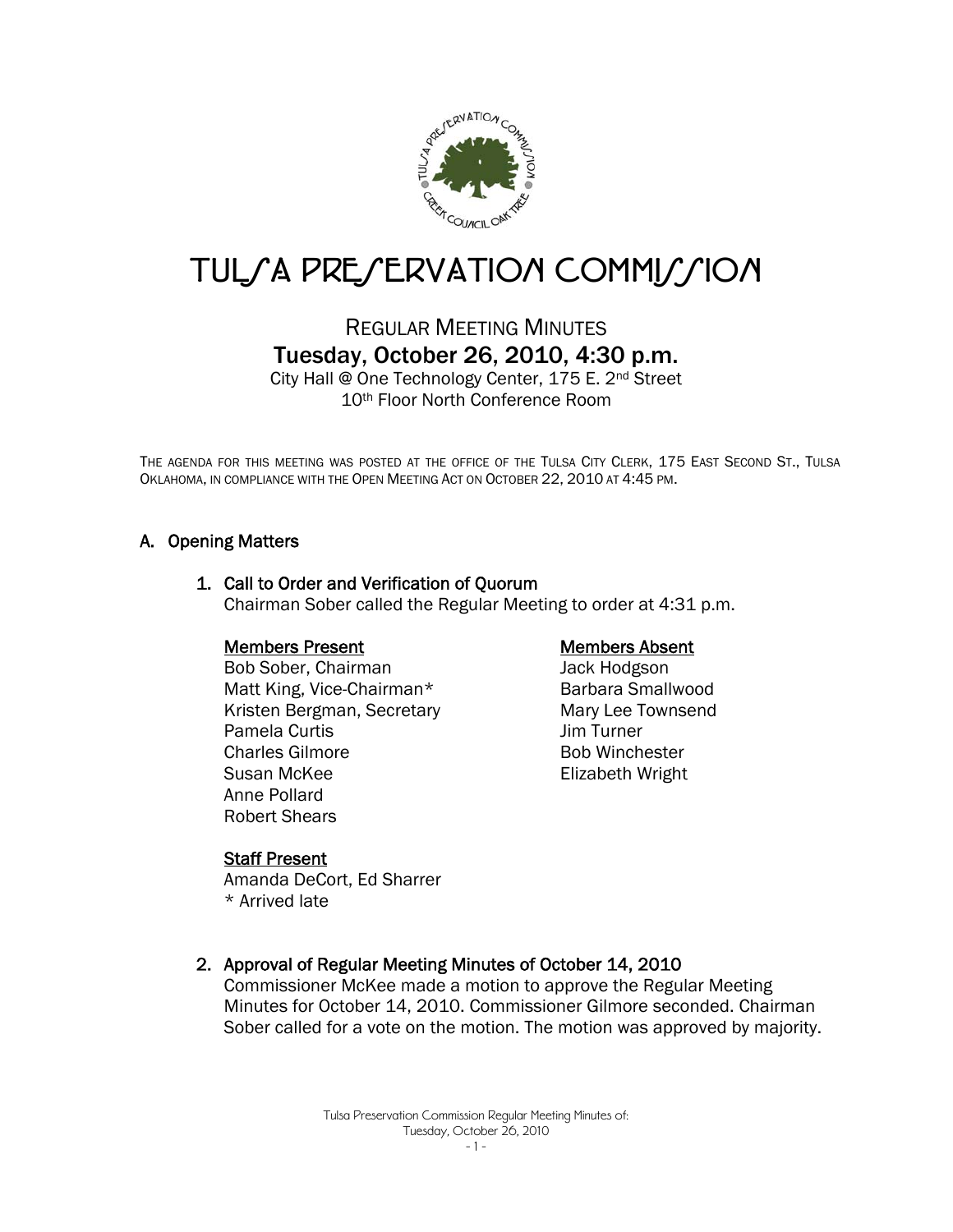#### In Favor

Opposed None

Abstaining 1. Curtis 2. Shears

Not Present 1. King

- 1. Bergman 2. Gilmore
- 3. McKee
- 4. Pollard
- 5. Sober

## 3. Disclosure of Conflicts of Interest

No one reported a conflict of interest with the proposals on the agenda.

## B. Actionable Items

## 1. COA-10-033 / 1560 Swan Drive (Swan Lake)

Applicants: William L. and Darla V. Knight *Application Date: October 26, 2010* Request: Install a 30" wrought iron fence atop existing stone retaining wall around front yard of property.

Mr. Sharrer presented the Knights' Certificate of Appropriateness application to the Commission and read the applicable guidelines for this district. The Knights were not present.

Commissioner Curtis made a motion to approve the application with no conditions. Commissioner King seconded the motion. Chairman Sober asked for a vote on the motion.

#### Vote: 1560 Swan Drive

| In Favor   | <b>Opposed</b> | <b>Abstaining</b> | <b>Not Present</b> |
|------------|----------------|-------------------|--------------------|
| 1. Bergman | None           | None              | None               |
| 2. Curtis  |                |                   |                    |
| 3. Gilmore |                |                   |                    |
| 4. King    |                |                   |                    |
| 5. McKee   |                |                   |                    |
| 6. Pollard |                |                   |                    |
| 7. Shears  |                |                   |                    |
| 8. Sober   |                |                   |                    |

The motion was Approved Unanimously by members present and voting. Swan Lake Guidelines cited: C1.1.5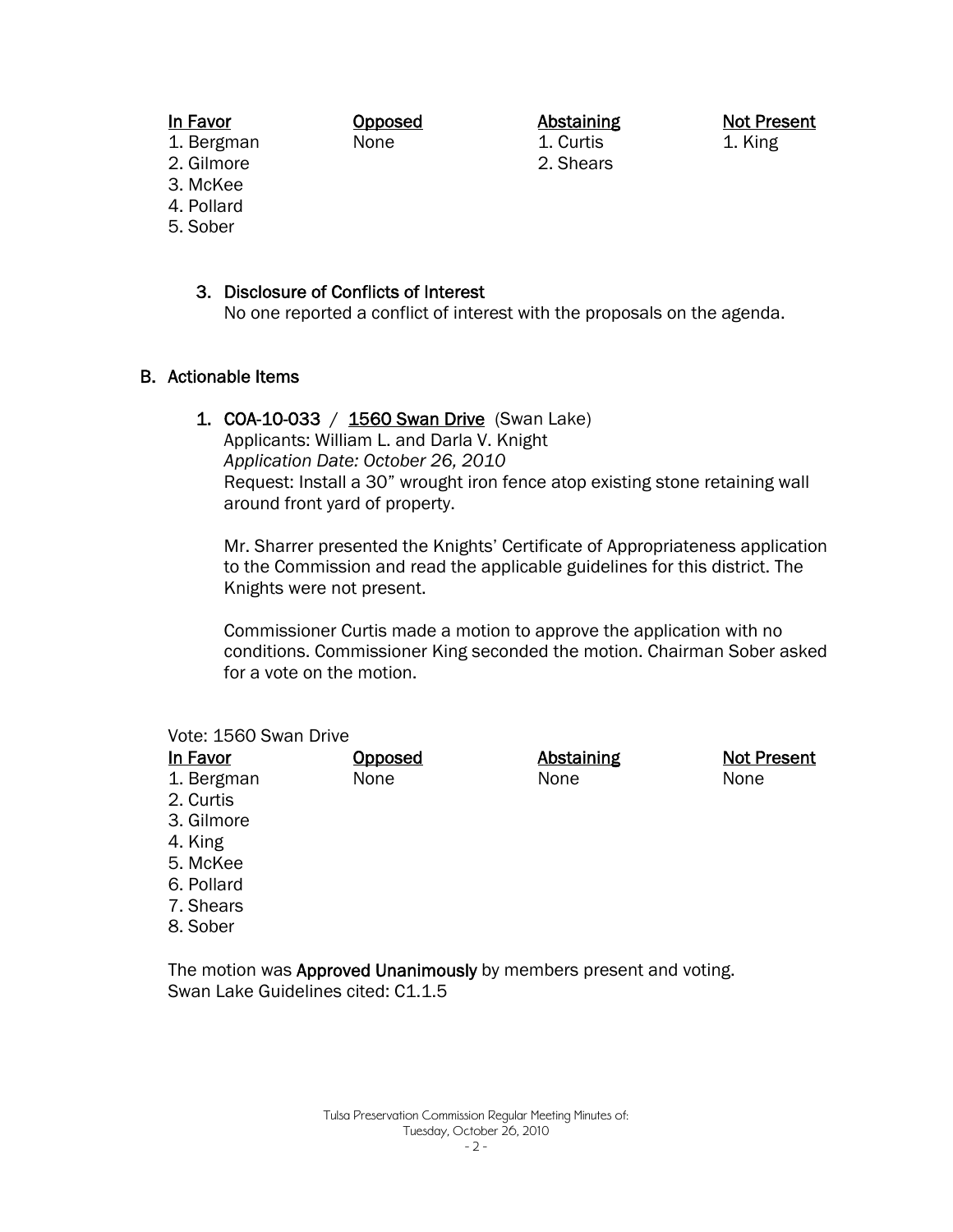## 2. COA-10-034 / 1527 S. Newport Avenue (North Maple Ridge)

Applicant: Cindy Powell *Application Date: October 26, 2010*  Request: Repair/replace deteriorated sections of concrete front porch, steps, and front walk, matching all existing dimensions and details. All concrete elements above will be stained gray (Butterfield ELE-128) to blend old and new concrete sections.

Mr. Sharrer presented Ms. Powell's Certificate of Appropriateness application to the Commission and read the applicable guidelines for this district. Ms. Powell was present to answer questions.

Commissioner Pollard made a motion to approve the application with no conditions. Commissioner Curtis seconded the motion. Chairman Sober asked for a vote on the motion.

#### Vote: 1527 S. Newport Avenue

| In Favor   | Opposed | <b>Abstaining</b> | <b>Not Present</b> |
|------------|---------|-------------------|--------------------|
| 1. Bergman | None    | None              | None               |
| 2. Curtis  |         |                   |                    |
| 3. Gilmore |         |                   |                    |
| 4. King    |         |                   |                    |
| 5. McKee   |         |                   |                    |
| 6. Pollard |         |                   |                    |
| 7. Shears  |         |                   |                    |
| 8. Sober   |         |                   |                    |
|            |         |                   |                    |

The motion was **Approved Unanimously** by members present and voting. North Maple Ridge Guidelines cited: A1.4.1, A1.4.2

#### 3. Request for Letter of Support of a Variance from the Board of Adjustment Speaker: Melinda Bennett

Ms. Bennett provided the Commission some background about her application to the Board of Adjustment for a variance to move her house, currently located in Jenks, to a lot at 94th & Delaware in Tulsa. There is presently an existing bungalow on the approximately 2 acre lot. Therefore, a variance is necessary in order to set a second structure on the single lot.

The house in question was built by Ms. Bennett's great-grandfather in 1924 from a Craftsman kit. The 900 square foot bungalow retains all the original woodwork and fixtures. Jenks Public Schools is clearing the house for a surface parking lot. Ms. Bennett is pursuing a variance in order to move the house immediately in compliance with the school district's timetable.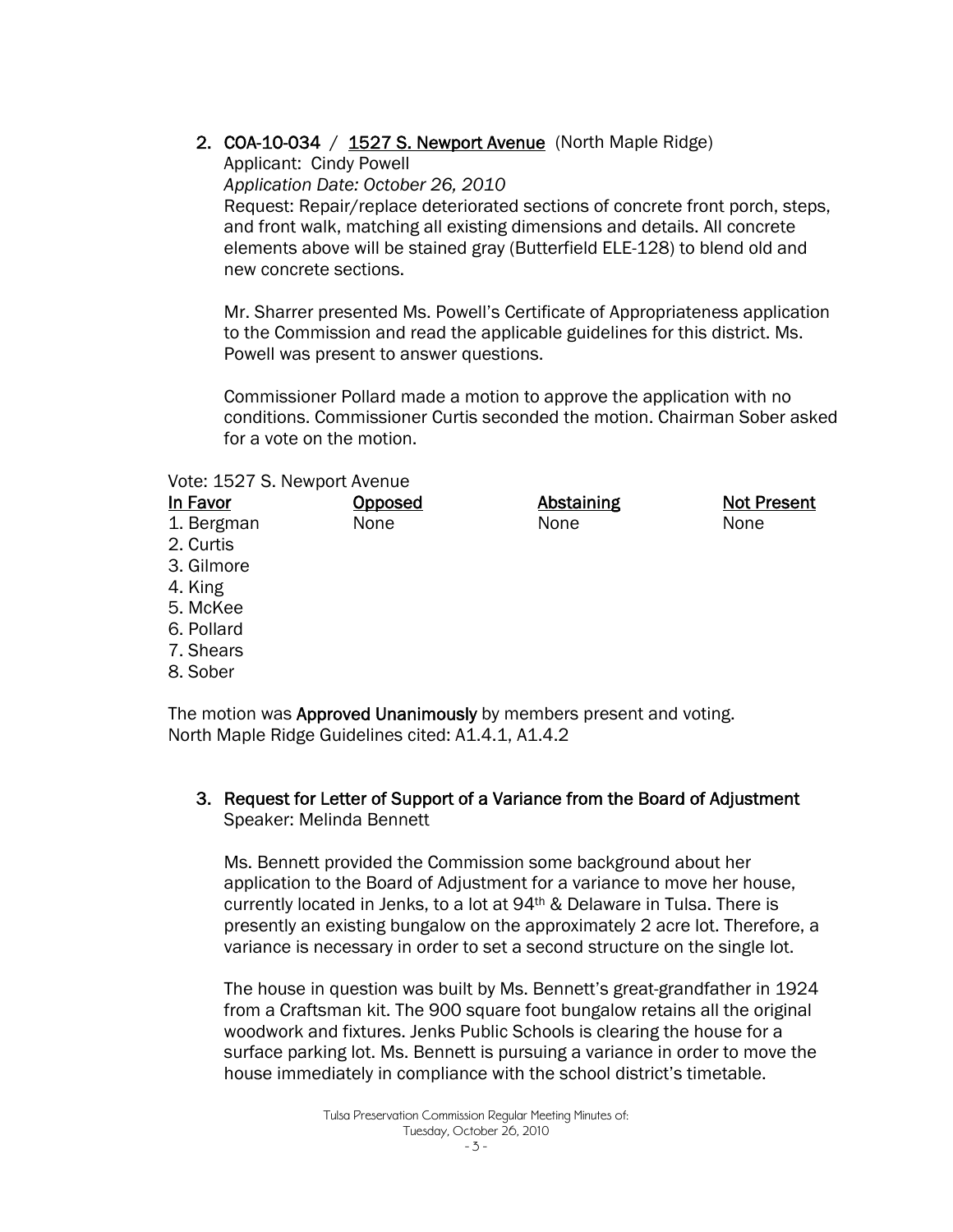Commissioner Pollard made a motion to authorize a letter of support for Ms. Bennett's application for a variance at the Board of Adjustment because the house has historic significance. Commissioner Curtis seconded the motion. Chairman Sober asked for a vote on the motion.

> Abstaining None

Not Present

None

Vote: Letter of Support of a Variance

**Opposed** None

In Favor 1. Bergman

- 2. Curtis
- 3. Gilmore
- 4. King
- 5. McKee
- 6. Pollard
- 7. Shears
- 8. Sober

The motion was **Approved Unanimously** by members present and voting.

## C. Presentations and Reports

## 1. Staff Report

Ms. DeCort provided an update on the status of three National Register Nominations that were heard at the state level. All three were forwarded to the Keeper of the Register at the National Park Service. She also reported that Midtown Tulsa will be featured in *This Old House* magazine's next issue as one of the best neighborhoods to buy a historic home.

## 2. Chair Report

Chairman Sober reported that he and Staff met with Wayne Alberty and Rich Brierre from INCOG to discuss the Zoning Code study requested by TPC. Mr. Alberty will present a report outlining the issue to the Tulsa Metropolitan Area Planning Commission at its November 2nd meeting.

## 3. Committee Reports

Rules and Regulations Committee Chairman Gilmore reported that the committee would meet on Monday, November 8 to request the issues raised by Mr. Vaughn at the October 14th Commission meeting.

Outreach Committee Chair Bergman reported she would meet with Implementation Committee Chair Smallwood next week to begin outlining the process for updating the design guidelines.